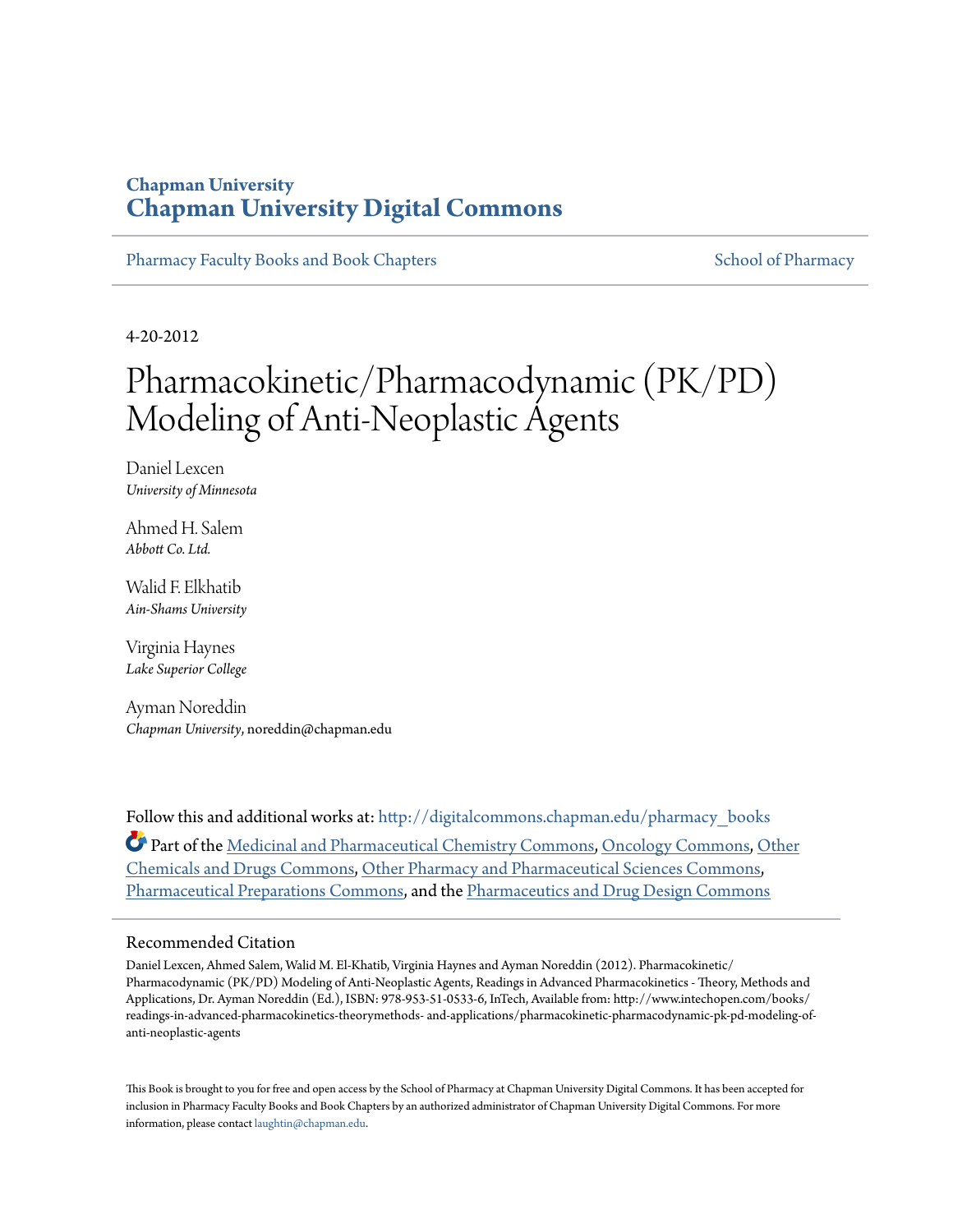# **Pharmacokinetic/Pharmacodynamic (PK/PD) Modeling of Anti-Neoplastic Agents**

Daniel Lexcen<sup>1</sup>, Ahmed Salem<sup>2</sup>,

Walid M. El-Khatib<sup>3</sup>, Virginia Haynes<sup>4</sup> and Ayman Noreddin<sup>5,\*</sup> *<sup>1</sup>University of Minnesota* 

*Abbott Co Ltd. Ain-Shams University Lake Superior College Hampton University USA*

# **1. Introduction**

Development of tumor resistance to chemotherapeutics is related to inherent tumor variations regarding sensitivity to chemotherapeutics and to sub-optimal dosing regimens, including variation in patient pharmacokinetics that result in suboptimal exposure of tumor cells to anti-neoplastic drugs [1, 2]. The rate and extent of drug efficacy depends on the extent of drug exposure at the tumor site and the time above the effective concentration [3]. *In vitro* models that incorporate these pharmacokinetic and pharmacodynamic (PK/PD) principles to optimize therapeutic response may be considered the method of choice for optimizing dosing schedules before translating data from static assays to animals and clinical trials [4, 5]. The hollow fiber bioreactor was recently used to evaluate pharmacokinetic/pharmacodynamic (PK/PD) effects of gemcitibine in lung and breast cancers and to model HIV treatments [4-6].

# **2. Hollow fiber bioreactor model**

The hollow fiber bioreactor model (Figure 1) is a dynamic system that provides a cell culture with constant flow of fresh medium through a 3D polysulfone cartridge (support for cell growth) with capillary sized passages (cells grow in the extracapillary space), at physiologically relevant flow rates. Automatic programmable pumps accurately regulate dosing of chemotherapeutics into the system.

The hollow fiber cartridge consists of two compartments, the porous capillaries through which medium flows and the extra-capillary space (ECS) that separates the cell culture from the flowing medium. Medium is constantly perfused through the fibers into the ECS, carrying nutrients and infused drugs to the cell culture. Due to the dynamic nature of the  $\overline{a}$ 

<sup>\*</sup> Corresponding Author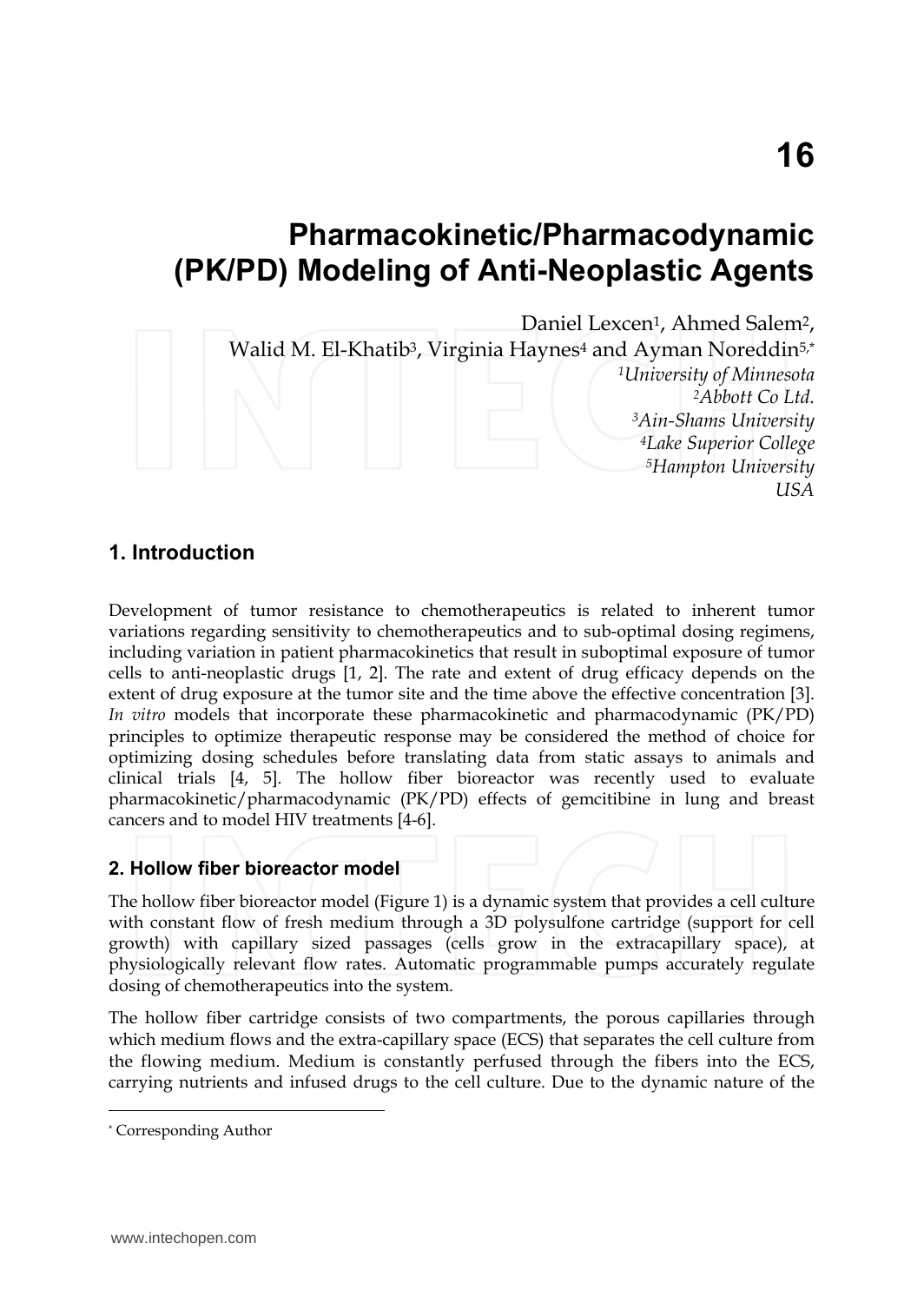

#### Fig. 1. Schematic of the bioreactor setup

model, cells can be exposed to carefully chosen drug concentrations that simulate patient pharmacokinetics from published clinical data, simulating drug half-life and renal clearance [6]. This change in concentration over time cannot be achieved in static assays. To monitor cell growth and viable counts in undisturbed hollow fiber cultures, we used an assay based on measurement of fluorescence resulting from the reduction of non-fluorescent resazurin to its red fluorescent form (resorufin) by metabolically active cells [7]. The intensity of the fluorescence is proportional to the viable cell count [8]. Achievement of cell cycle arrest, as a surrogate marker of the therapeutic outcome, was measured by flow cytometry. We hypothesized that we could use the proposed dynamic model to accurately simulate (*R*) roscovitine (ROSC) pharmacodynamics, incorporating pharmacokinetic data. To achieve this, we used the MCF-7 human breast cancer cell line and compared the peak values from two proposed dosing regimens of ROSC to untreated controls.

MCF-7 cells are derived from the pleural effusion of an estrogen receptor positive, human breast adenocarcinoma [9, 10]. Cells were cultured in EMEM, 2mM L-glutamine, 0.1mM non-essential amino acids, 1mM sodium pyruvate, 0.01mg/mL bovine insulin and 10% fetal bovine serum; grown in 5%  $CO<sub>2</sub>$  at 37 $\degree$  C and dispersed when confluent with of 0.25% trypsin/0.5mM EDTA. Hollow fiber cartridges were prepared according to manufacturers instructions. To prepare hollow fiber cultures, briefly, trypsinized cells were diluted to 1.67 x 106/mL; 3mL were seeded into the ECS of each cartridge. Two cartridges were seeded for each experiment; one for drug treatment and one control. Cartridges were placed on a dual recirculating pump in the incubator at 37 $\degree$ C with 5% CO<sub>2</sub> to circulate fresh sterile medium to each cartridge simultaneously while establishing the cultures.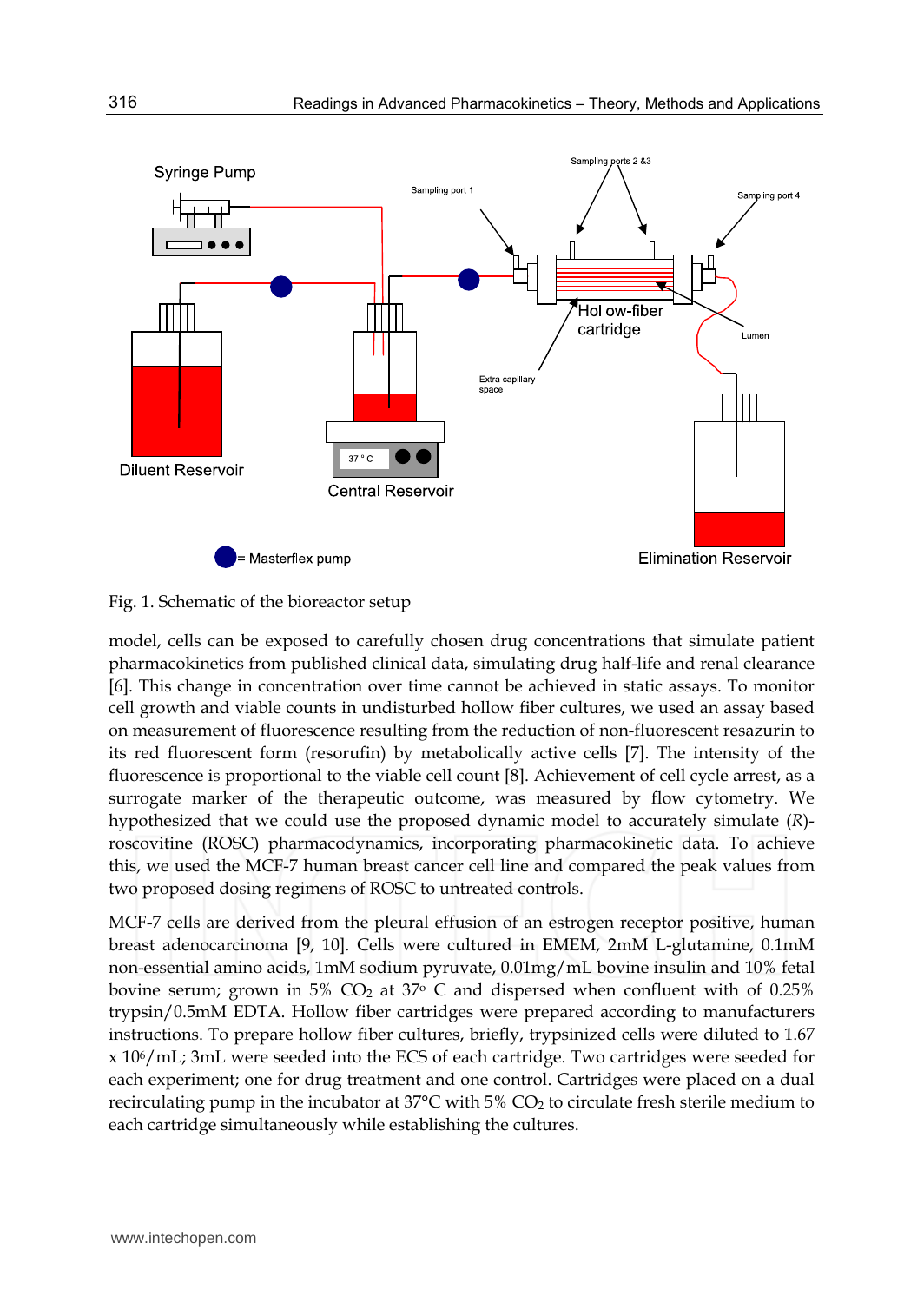#### **2.1 Pharmacokinetic simulation for (R)-roscovitine**

After 24 hours, cartridges were removed from the recirculating pump, connected to a linear pump system (Masterflex) and a digital syringe pump was used to control the rate of drug infusion (Figure 1). Mathematical pharmacokinetic drug profiles were simulated by adjusting the input of ROSC and medium in the system. Infusion of the drug at peak concentration was followed by simulation of its clearance rate over a 6 hour period. Controls were perfused with drug free medium under the same conditions. Each dosing schedule was performed at least in duplicate.

#### **2.2 PK/PD simulation for the bioreactor**

A one compartment model, oral absorption and first order elimination was constructed using STELLA software (isee systems inc., Lebanon, NH). This model simulated pharmacokinetic profiles of peak and trough plasma levels after 800 mg twice daily (BID) and three times daily (TID) dosage regimens using pharmacokinetic parameters from a previously published clinical trial [11]. STELLA simulation provided a profile range of several  $C_{\text{max}}$  from which to mimic the  $C_{\text{ss}}$  (steady state concentration) in the bioreactor. To accomplish this infusion, peak and trough concentrations of the  $C_{ss}$  range were used to determine the final dose, which represented the population pharmacokinetics and was infused to the central reservoir. Simulated BID peak and trough concentrations were 3167 ng/mL and 808 ng/mL, respectively. Simulated TID peak and trough concentrations were 3893 ng/mL and 1923 ng/mL, respectively. Flow rates for the pumps were determined using the following equation for oral administration:

$$
Cl = k_e \bullet V_d \tag{1}
$$

$$
k_e = \frac{Cl}{V_d} = \frac{\ln(\frac{C_1}{C_2})}{\ln(C_2)} = \frac{\ln(C_1 - \ln(C_2)}{(t_2 - t_1)}
$$
(2)

where  $C_l$  is clearance of drug and is equal to the rate set on the Masterflex pumps,  $k_e$  is the elimination rate constant for ROSC,  $V_d$  is central reservoir volume,  $C_1$  is  $C_{\text{max}}$  from the simulation during the steady state,  $C_2$  is  $C_{min}$  from the simulation during the steady state, and *t* (time) is the experiment duration. The rate of the digital pumps simulated the patient drug clearance.

#### **2.3 LC/MS**

To confirm the achievement of peak drug concentrations, samples were collected from the ECS of the hollow fiber cartridge and analyzed by LC/MS. The system included two Shimadzu LC- 20AD pumps, SIL-20AC autosampler, 2010 EV mass spectrometer with cosense module. A BDS Hypersil C18 (30mm x 2.1mm x 3µm) analytical column was used in conjunction with the co-sense system fitted with a Shimadzu MAYI-ODS 10L x 4.6 column. Mobile phase; A ( $10\%$  ACN/  $90\%$ ,  $0.1\%$  Formic Acid) v/v and B (80% ACN and  $20\%$ ,  $0.1\%$ Formic Acid) v/v; gradient at 50 % B increasing to 100% B over 1 min and remained isocratic at 100% B for 6 minutes until returning to 50% B. Flow rate was 0.150 ml/min with detection wavelength of 292 nm with an injection volume of 10μL. Mass spectrometry peaks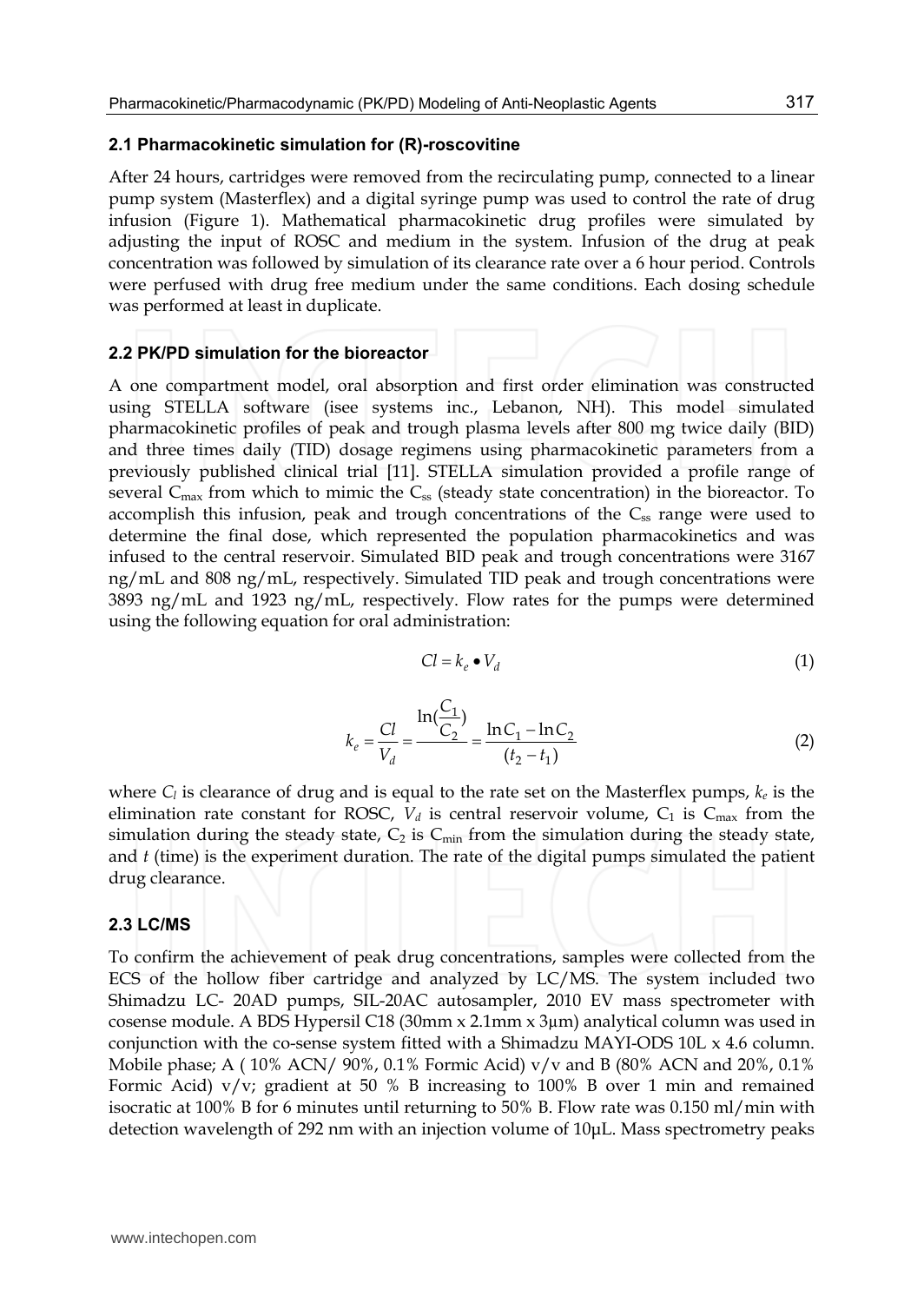were analyzed using Shimadzu's data analysis program. Peak integrations were compared to a standard curve to obtain the concentrations of ROSC.

#### **2.4 Resazurin assay**

Fluorescent conversion of resazurin is directly related to the number of metabolically active cells in culture and serves as a surrogate probe for viable cell count. Medium containing 5% v/v resazurin was added to the hollow fiber system and circulated for 30 minutes for homogenous distribution of resazurin containing medium. System valves were closed and the cartridge incubated 2 hours; 200 µl samples were drawn from medium in the ECS. Fluorescence was measured on a microplate reader (Biotek, Winooski, VT). Resazurin was removed by pumping fresh medium through the system with linear pumps, collecting the resazurin medium as waste. Assays were performed before and after treatment for assessing baseline fluorescence and the effect of drug on cell proliferation. Resazurin has been reported to be cytotoxic at high concentrations and exposure beyond 24 hours [12]. Since cell lines respond differently to resazurin, [13], we conducted a static assay to establish that 5%  $(v/v)$  resazurin could be used over at least a 24 hour period without toxicity to the MCF-7 cell line. Cells incubated with resazurin, and untreated controls, were harvested, stained with trypan blue and counted at the conclusion of the experiment. This confirmed that growth and viability were unaffected by resazurin at 5% v/v (unpublished data).

#### **2.5 Flow cytometry**

MCF-7 cells were harvested from the hollow fiber cartridge by trypsinization and centrifuged at 300x g for 5 minutes. Supernatant was removed and the pellet resuspended in 0.5ml of PBS-T with 20 µg/mL of RNAse and incubated at 37°C for 30 min. 10μg/ml propidium iodide was added to the cell suspension and incubated at 37°C for 30 min. The stained nuclei (200,000 per sample) were analyzed with a Becton Dickinson FACSCalibur (San Jose, California) flow cytometer using medium flow mode. Cell cycle distribution was analyzed with Modfit LT program (Verity, Maine).

### **3. Results**

Pharmacokinetic simulation of ROSC was used to predict the  $C_{\text{max}}$  of BID and TID dosing regimens. The predicted bolus dose values for the BID and TID were  $3167ng/mL$  (8.9 $\mu$ M) and 3893ng/mL (10.9µM), respectively. From this data, we modeled a one dose peak profile that we could assess in the *in vitro* hollow fiber model. Actual concentrations of ROSC achieved in the model reached a  $C_{\text{max}}$  of 2953 ng/mL (8.3 $\mu$ M) for the BID schedule, an accuracy of 93.2% compared to the predicted value. Actual concentration for the TID schedule was  $3307 \text{ng/mL}$  (9.3µM) as compared to the mathematical profile C<sub>max</sub> of 3893ng/mL, an accuracy of 85.0%. This level of accuracy for infused drug is consistent with the reports of Kirstein, et al. in their PK/PD studies in the hollow fiber model [5, 6]. To monitor cell proliferation and viability before treatment, without disturbing established cultures, we used the resazurin assay on all cartridges. There was no significant difference in cell proliferation between cartridges before treatment (*p*=0.86), indicating consistency in seeding the hollow-fiber cartridges. In post-treatment resazurin assays, ROSC treated cartridges had decreased cell proliferation compared to control cartridges. The TID  $(9.3\mu)$ simulated dose had a 15-20% decrease in growth that was not evident with the BID (8.3  $\mu$ M)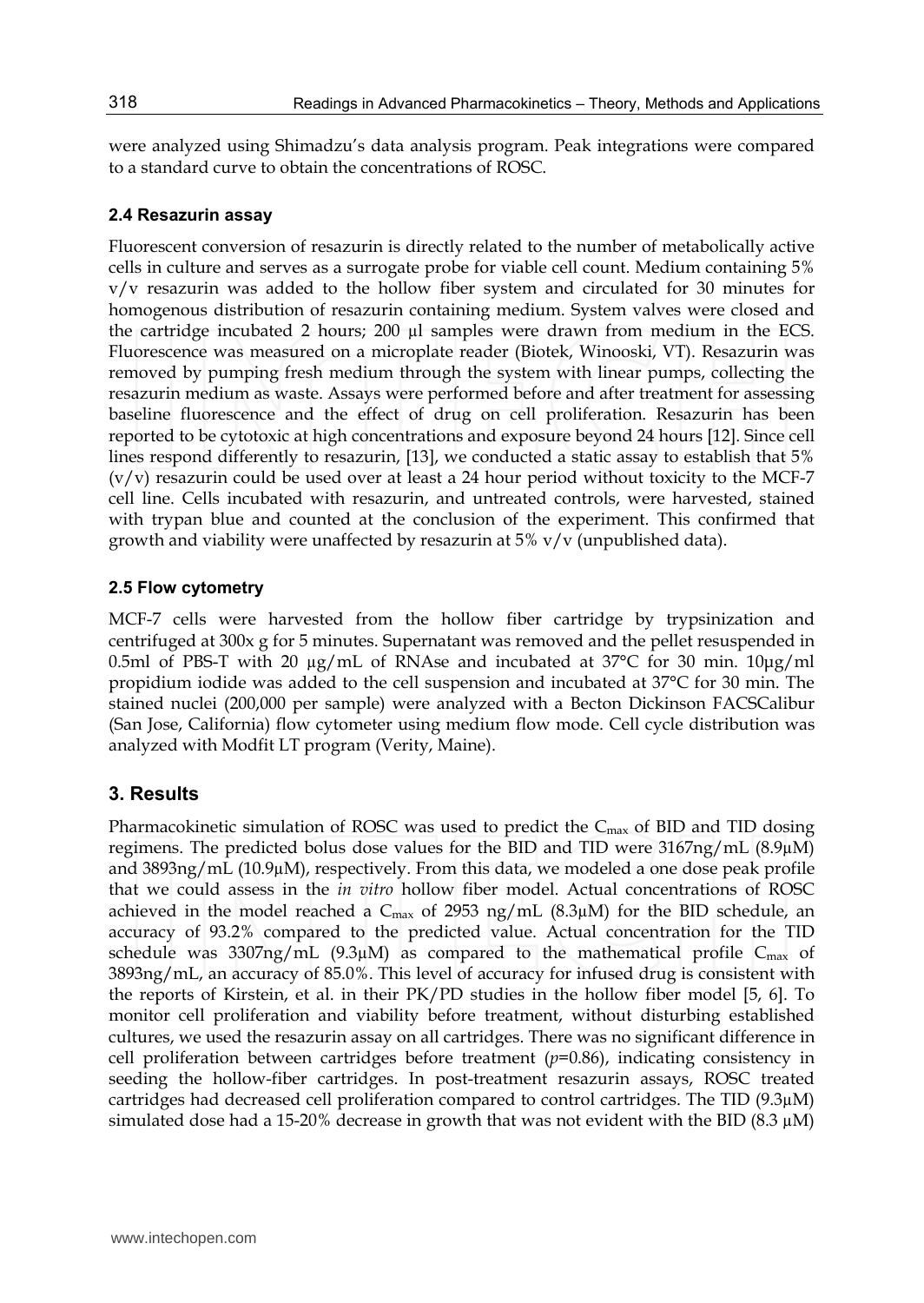simulated dose (Figure 2). To determine the effect of ROSC on cell cycle, cells were collected by trypsinization from the hollow-fiber cartridge at 24 hours post-treatment and analyzed by flow cytometry. An increase was seen in the proportion of cells in the G1 phase in both the BID and TID treatments compared to the control. Correspondingly, there was a statistically significant decrease of the proportion of S phase cells in both the TID  $(p=0.004)$ and BID (*p*=0.003) doses compared to the control and a statistically significant increase in G2 for BID simulation (Table 1).



Fig. 2. Evaluation of cell proliferation in undisturbed cultures in the hollow fiber cartridge. Samples were taken for each set of cartridges for each experiment (n=2). A sample was taken from each cartridge before treatment (n=6). ROSC was infused at steady state value and clearance rate was simulated over 6 hours. Sample was taken at 24 hours (18 hours after infusion). Fluorescence was quantified as RFU and all values were normalized to the untreated control (final average value as 100%).

|                 | G1(%)            | S(%)             | G2(%)            |
|-----------------|------------------|------------------|------------------|
| Control $(n=5)$ | $48.75 \pm 3.71$ | $33.93 \pm 6.36$ | $17.23 \pm 2.68$ |
| BID $(n=6)$     | $54.51 \pm 3.69$ | $23.15 \pm 1.89$ | $22.34 \pm 1.86$ |
| $TID(n=5)$      | $59.77 \pm 3.86$ | $22.49 \pm 1.86$ | $17.72 \pm 5.55$ |

n= number of experimental repetitions; BID 800mg twice daily; TID 800mg three times daily.

Table 1. Effect of ROSC dose increase on cell cycle distribution.

MCF-7 cells in each measured phase of growth cycle (G1, S or G2) are expressed as a percentage (+ Standard Deviation) of the total number of cells.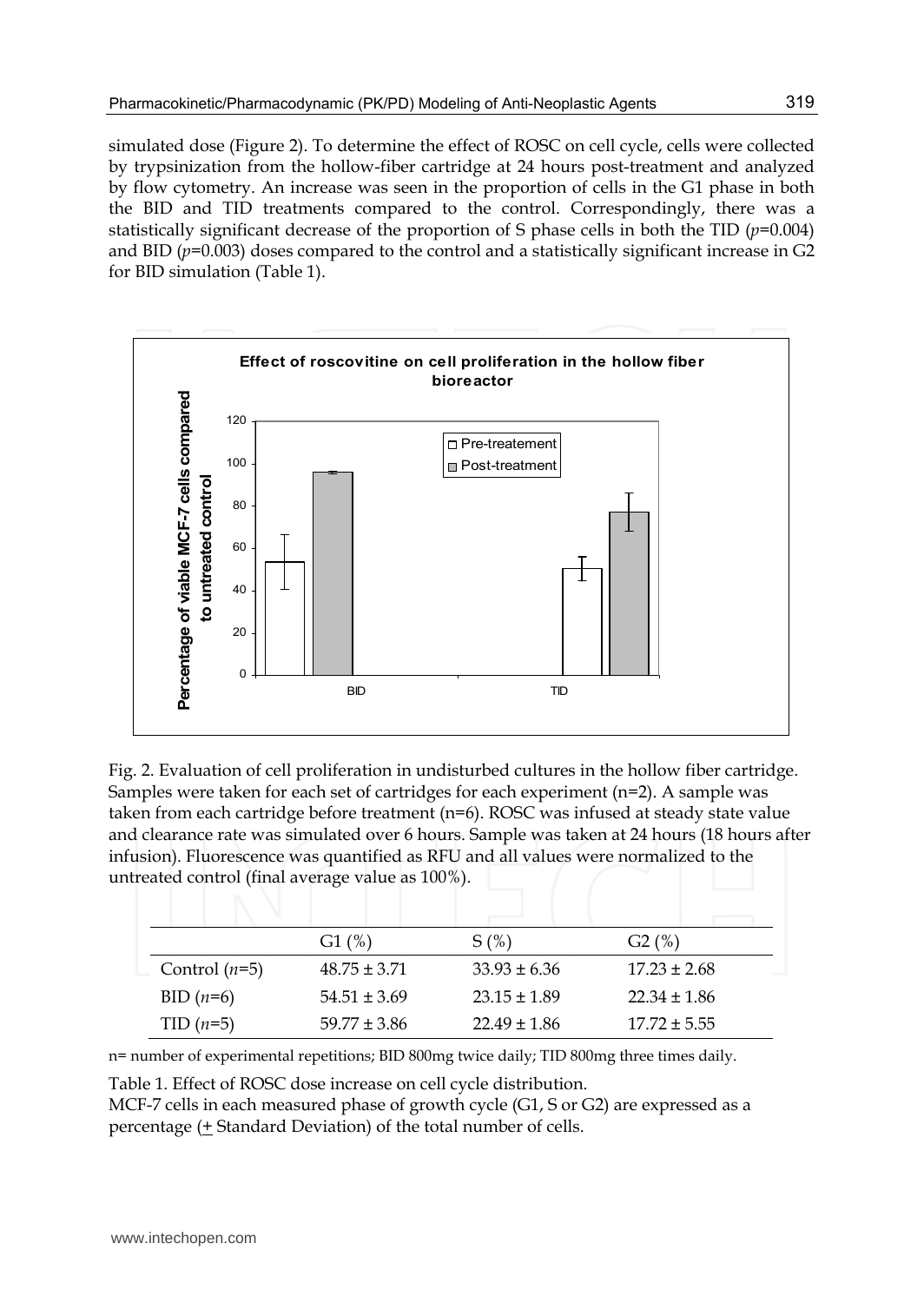### **4. Discussion**

Uncontrolled proliferation is a defining characteristic of tumor cells. This is known to occur through mutation in genes that produce regulatory proteins which modulate cell cycle, such as the Cyclin Dependent Kinases (Cdks) [14-16]. Cdks are highly conserved serine/threonine kinases whose activation depends on formation of a heterodimeric complex with cyclins [17-19]. Thus, Cdks are a promising therapeutic target for cancer treatment [20]. ROSC is a novel Cdk inhibitor that induces cell cycle arrest and apoptosis through multiple intracellular targets in a variety of tumor cell lines. When tested in static *in*   $vitro$  assays, I $C_{50}$  values of about  $14\mu$ M are reported with 24 hours of drug exposure [21-24]. However, dosing schedules of 2500 mg/day over 5 days in 3 week cycles or the reduced dose of 1600mg/day BID for 10 days were recommended based on early human trials [25] and a concomitant Phase one trial that indicated a dose limiting toxicity of 800 mg BID for 7 days. With this dosing schedule, peak plasma levels were achieved in 1-4 hours with elimination by 2-5 hours. The highest plasma concentration achieved clinically was 10µM within a treatment period. There was no tumor response to this dose, although the disease was stabilized over several courses of treatment [11]. To investigate the effect of administration of ROSC as a monotherapy by altering the dosing schedule, we employed a dynamic hollow fiber model in this study. We established our model using STELLA to simulate pharmacokinetic profiles of ROSC derived from clinical data. These profiles were simulated in the *in vitro* hollow fiber model for assessing the effectiveness of two dosing regimens against MCF-7 cells by using flow cytometry to measure cell cycle distribution under each condition. The results revealed increasing numbers of MCF-7 cells accumulating in G1 phase after simulating the BID and TID dosing peaks with ROSC, and indicating a significant difference between TID and the control. Also, BID dosing simulation had a significant increase in G2 arrest  $(p< 0.05)$ . This data is consistent with previous studies which indicated arrest of MCF-7 cell proliferation at the G1/S transition and G2/M transition with accumulation in G2. However, Wesierska-Gadek, *et al.* revealed ROSC activity only at the G2/M transition and accumulation of arrested MCF-7 cells only in the G2 phase. The differences may be attributed to differences in their experimental design, as they exposed MCF-7 cells in a static system to 10µM ROSC for 24 hours [26]. In this study, we tested concentrations of ROSC based on human clinical trial values of a maximum value of 10µM over 1-4 hours, with ROSC clearance within 5 hours, which were below the levels tested in static systems [11]. In this case, dose limiting toxicity of the drug precludes achievement of effective plasma concentrations in humans, which is consistent with the clinical trials. Consequently, ROSC is now being tested in combination therapies [27]. In conclusion, this study demonstrated the application of the dynamic hollow fiber model with controlled pharmacokinetic profiles to simulate clinically relevant dosing schedules of ROSC for treatment of breast tumor cells and the use of a resazurin assay for monitoring cell viability of hollow fiber cell cultures. With this methodology, cells can be recovered for further analysis. The applied hollow fiber model in this study can be used for PK/PD assessment of different anti-neoplastic drugs (single and in combination), with different exposure times against many tumor cell lines.

### **5. References**

[1] Donnelly JG. Pharmacogenetics in cancer chemotherapy: balancing toxicity and response. Ther Drug Monit 2004;26:231-5.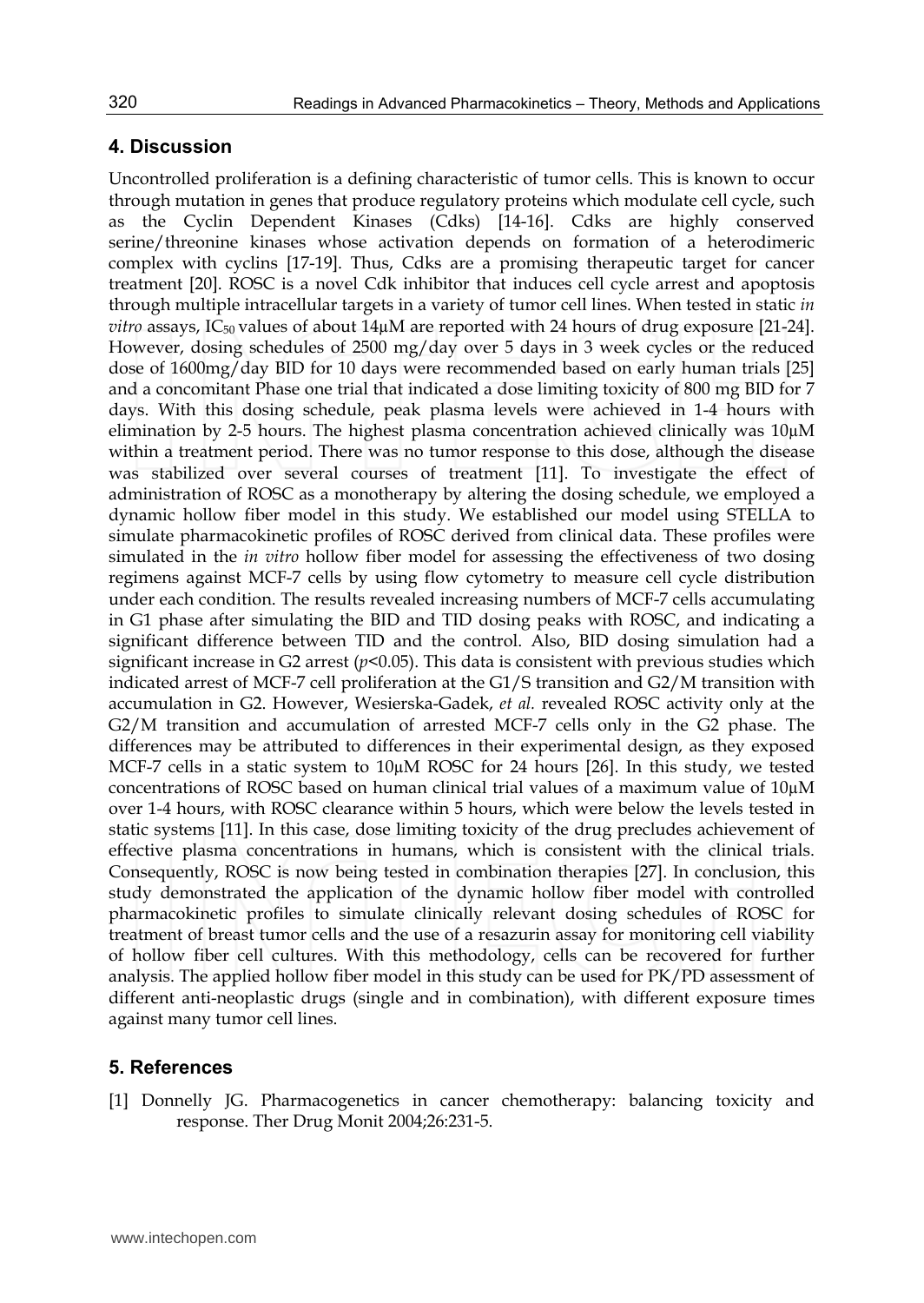- [2] Buschbeck M. Strategies to overcome resistance to targeted protein kinase inhibitors in the treatment of cancer. Drugs R 2006;7:73-86.
- [3] Levasseur LM, Slocum HK, Rustum YM, Greco WR. Modeling of the time-dependency of in vitro drug cytotoxicity and resistance. Cancer Res 1998;58:5749-61.
- [4] Drusano GL, Bilello PA, Symonds WT, et al. Pharmacodynamics of abacavir in an in vitro hollow-fiber model system. Antimicrob Agents Chemother 2002;46:464-70.
- [5] Kirstein MN, Brundage RC, Moore MM, et al. Pharmacodynamic characterization of gemcitabine cytotoxicity in an in vitro cell culture bioreactor system. Cancer Chemother Pharmacol 2008;61:291-9.
- [6] Kirstein MN, Brundage RC, Elmquist WF, et al. Characterization of an in vitro cell culture bioreactor system to evaluate anti-neoplastic drug regimens. Breast Cancer Res Treat 2006;96:217-25.
- [7] Page B, Page M, Noel C. A new fluorometric assay for cytotoxicity measurements *in vitro*. Int J Oncology 1993;3:473-6.
- [8] Gloeckner H, Jonuleit T, Lemke HD. Monitoring of cell viability and cell growth in a hollow-fiber bioreactor by use of the dye Alamar Blue. J Immunol Methods 2001;252:131-8.
- [9] Brooks SC, Locke ER, Soule HD. Estrogen receptor in a human cell line (MCF-7) from breast carcinoma. J Biol Chem 1973;248:6251-3.
- [10] Soule HD, Vazguez J, Long A, Albert S, Brennan M. A human cell line from a pleural effusion derived from a breast carcinoma. J Natl Cancer Inst 1973;51:1409-16.
- [11] Benson C, White J, De Bono J, et al. A phase I trial of the selective oral cyclin-dependent kinase inhibitor seliciclib (CYC202; R-Roscovitine), administered twice daily for 7 days every 21 days. Br J Cancer 2007;96:29-37.
- [12] Squatrito RC, Connor JP, Buller RE. Comparison of a novel redox dye cell growth assay to the ATP bioluminescence assay. Gynecol Oncol 1995;58:101-5.
- [13] Nakayama GR, Caton MC, Nova MP, Parandoosh Z. Assessment of the Alamar Blue assay for cellular growth and viability in vitro. Journal of Immunological Methods 1997;204:205-8.
- [14] Malumbres M, Carnero A. Cell cycle deregulation: a common motif of cancer. Prog Cell Cycle Res 2003;5:5-18.
- [15] David-Pfeuty T, Nouvian-Dooghe Y, Sirri V, Roussel P, Hernandez-Verdun D. Common and reversible regulation of wild-type p53 function and of ribosomal biogenesis by protein kinases in human cells. Oncogene 2001;20:5951-63.
- [16] Bach S, Knockaert M, Reinhardt J, et al. Roscovitine Targets, Protein Kinases and Pyridoxal Kinase. J Biol Chem 2005;280:31208-19.
- [17] Whittaker SR, Walton MI, Garrett MD, Workman P. The Cyclin-dependent Kinase Inhibitor CYC202 (R-Roscovitine) Inhibits Retinoblastoma Protein Phosphorylation, Causes Loss of Cyclin D1, and Activates the Mitogen-activated Protein Kinase Pathway. Cancer Res 2004;64:262-72.
- [18] Shapiro GI. Cyclin-Dependent Kinase Pathways As Targets for Cancer Treatment. J Clin Oncol 2006;24:1770-83.
- [19] Iseki H, Ko TC, Xue XY, Seapan A, Hellmich MR, Townsend CM,Jr. Cyclin-dependent kinase inhibitors block proliferation of human gastric cancer cells. Surgery 1997;122:187,94; discussion 194-5.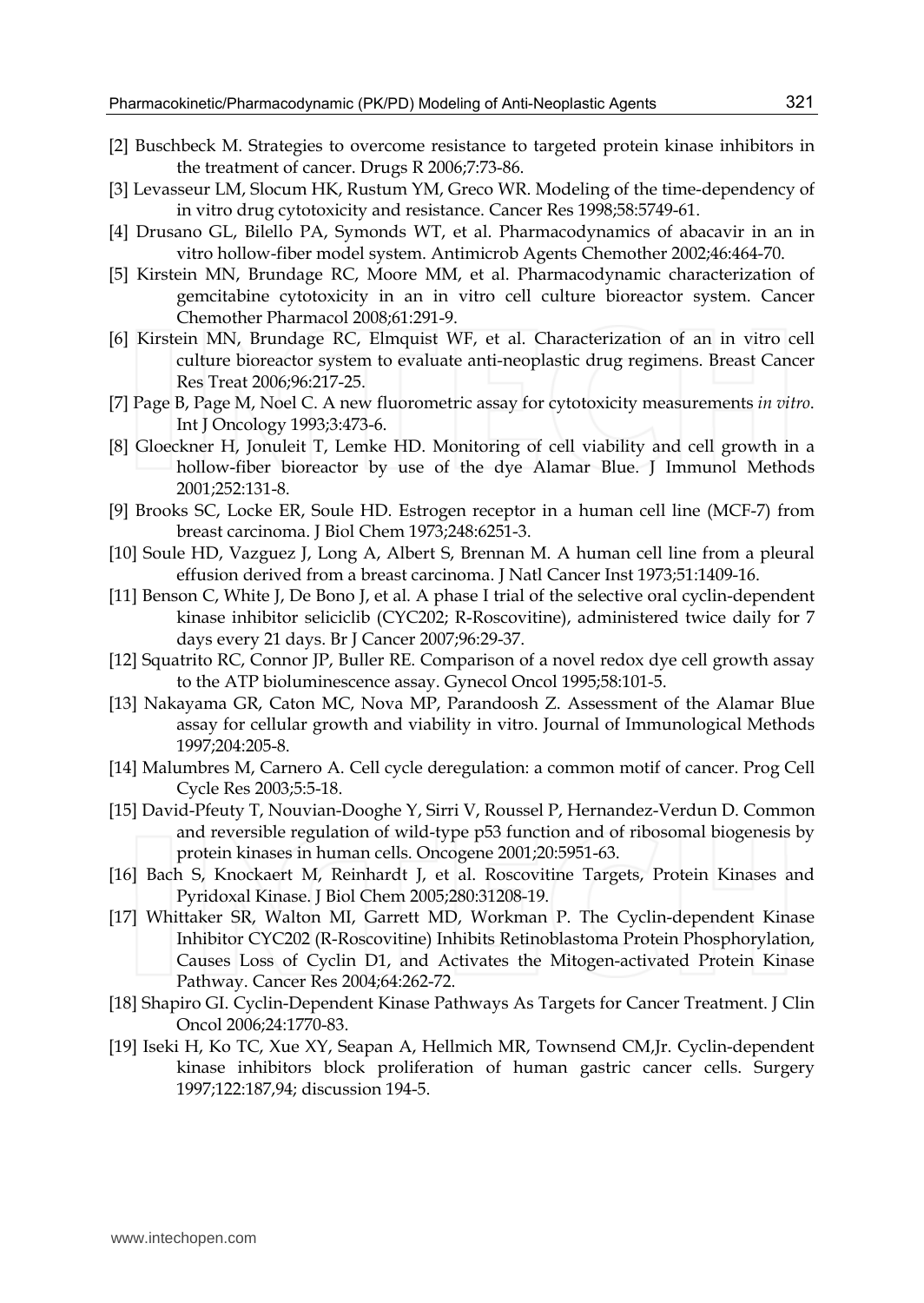- [20] Benson C, Kaye S, Workman P, Garrett M, Walton M, de Bono J. Clinical anticancer drug development: targeting the cyclin-dependent kinases. Br J Cancer 2005;92:7- 12.
- [21] McClue SJ, Blake D, Clarke R, et al. In vitro and in vivo antitumor properties of the cyclin dependent kinase inhibitor CYC202 (R-roscovitine). Int J Cancer 2002;102:463-8.
- [22] Węsierska-Gądek J, Hajek SB, Sarg B, Wandl S, Walzi E, Lindner H. Pleiotropic effects of selective CDK inhibitors on human normal and cancer cells. Biochemical Pharmacology 2008;76:1503-14.
- [23] Węsierska-Gądek J, Kramer MP, Maurer M. Resveratrol modulates roscovitinemediated cell cycle arrest of human MCF-7 breast cancer cells. Food and Chemical Toxicology, 2008;46:1327-33.
- [24] Wojciechowski J, Horky M, Gueorguieva M, Wesierska-Gadek J. Rapid onset of nucleolar disintegration preceding cell cycle arrest in roscovitine-induced apoptosis of human MCF-7 breast cancer cells. Int J Cancer 2003;106:486-95.
- [25] Pierga JY, Fiavre S, Vera K, Laurence V, Delbaldo C, Bekradda M, Armand JP, Gianella-Borradori A, Dieras V, Raymond E: A phase 1 and pharmacokinetic (PK) trial of CYC202, a novel oral cyclin-dependent kinase (CDK) inhibitor, in patients (pts) with advanced solid tumors. Proc am soc clin oncol 2003;22:abstr 840.
- [26] Węsierska-Gądek J, Maurer M, Schmid G. Inhibition of farnesyl protein transferase sensitizes human MCF-7 breast cancer cells to roscovitine-mediated cell cycle arrest. J Cell Biochem 2007;102:736-47.
- [27] Appleyard MV, O'Neill MA, Murray KE, et al. Seliciclib (CYC202, R-roscovitine) enhances the anti-tumor effect of doxorubicin in vivo in a breast cancer xenograft model. Int J Cancer 2008;124:465-72.